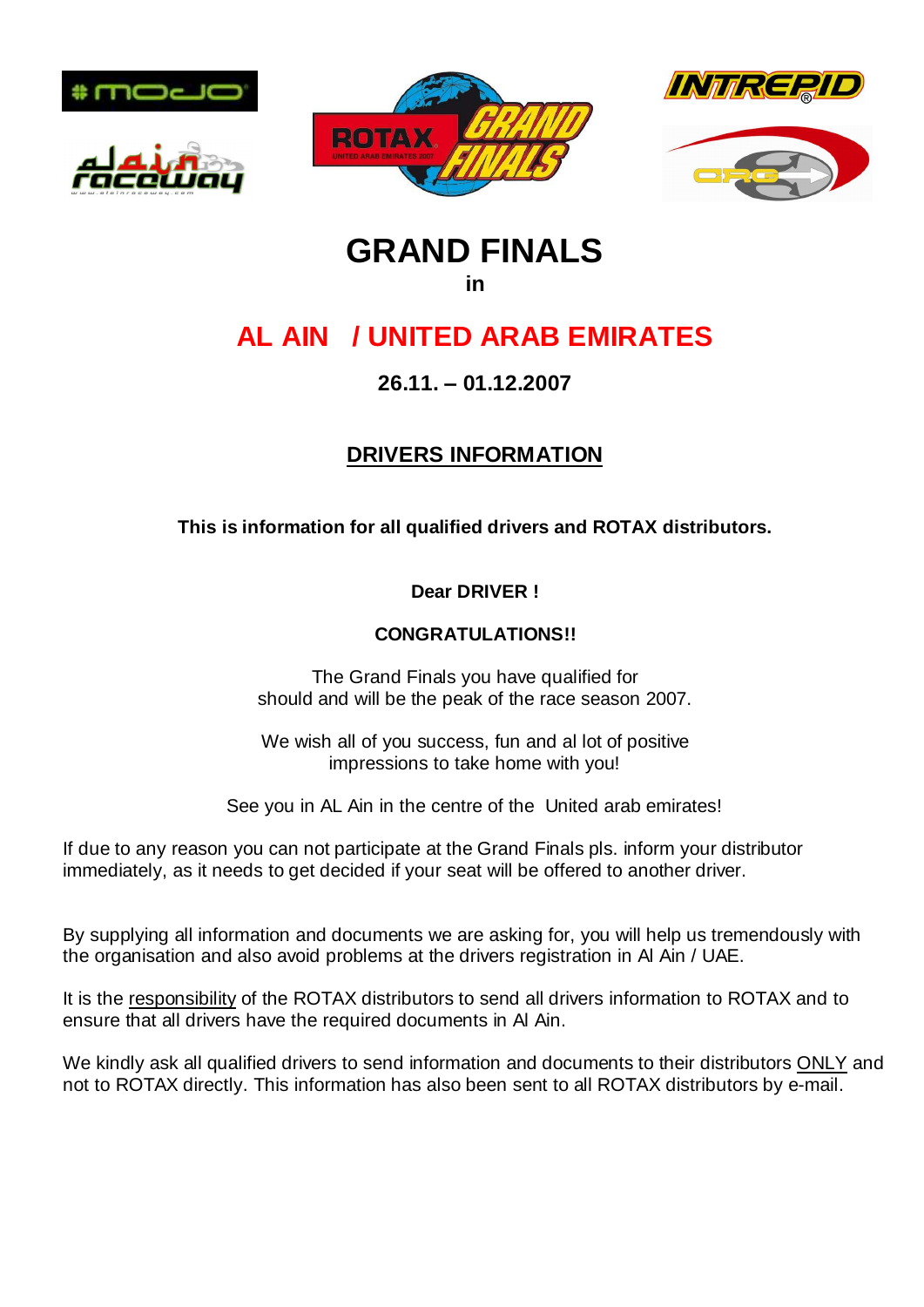## **1. WHAT IS NEEDED TO ENTER THE RACE:**

After an exciting karting season it's time to talk about the Grand Finals 2007. To guarantee a smooth course of the event we kindly ask you to follow these guidelines:

- 1 -

#### 1. **International C-grade license + entrant licence 2007 (ESSENTIAL in AL AIN / UAE)**

The international c-grade licence and the entrant licence will be issued by your national federation.

Drivers under age of 18 have to order an entrant license on behalf of a parent or have to enter the Grand Final with a team, which holds such an international entrant license.

International drivers licence 2005 - ORIGINAL INTERNATIONAL C-GRADE LICENCE: (Intern. A or B –grade-license for drivers qualified via Euro-, Asia Challenge, Wildcard or Waiver only or any other international ROTAX MAX challenge race series)

- ORIGINAL ENTRANT LICENCE:

#### **2. Starting permission/visa, entry form stamped and signed by your national ASN**

- STARTING PERMISSING/VISA: (is available for download from ROTAX homepage: <www.maxchallenge-rotax.com> under grand finals /documents)

| TO:<br>Automobile & Touring Club for<br>United Arab Emirates<br>ATC UAE                                                                                                                                                                                                                                                                                                                                                 |                                       |        |  |
|-------------------------------------------------------------------------------------------------------------------------------------------------------------------------------------------------------------------------------------------------------------------------------------------------------------------------------------------------------------------------------------------------------------------------|---------------------------------------|--------|--|
| Ai Maktoum Street, P.O. Box 5078<br>Al Moosa Building - 1st Floor - flat no 11<br>DUBAI, UNITED ARAB EMIRATES                                                                                                                                                                                                                                                                                                           |                                       |        |  |
| Tel: (971) 4 228 40 19<br>Fax: (971) 4 228 31 59<br>internet : www.atcuae.ae<br>E-mail: matthewshatcluse ae                                                                                                                                                                                                                                                                                                             |                                       |        |  |
|                                                                                                                                                                                                                                                                                                                                                                                                                         |                                       |        |  |
|                                                                                                                                                                                                                                                                                                                                                                                                                         | STARTING PERMISSION / VISA            |        |  |
|                                                                                                                                                                                                                                                                                                                                                                                                                         | ROTAXMAX GRAND FINALS in AL AIN / UAE |        |  |
|                                                                                                                                                                                                                                                                                                                                                                                                                         |                                       |        |  |
| This is to certify that Mr/Ms.<br>First hame                                                                                                                                                                                                                                                                                                                                                                            | <b>Bustaine</b>                       | Couchy |  |
|                                                                                                                                                                                                                                                                                                                                                                                                                         |                                       |        |  |
|                                                                                                                                                                                                                                                                                                                                                                                                                         |                                       |        |  |
|                                                                                                                                                                                                                                                                                                                                                                                                                         |                                       |        |  |
|                                                                                                                                                                                                                                                                                                                                                                                                                         |                                       |        |  |
| holds a valid, current international karting competition and entrant license<br>(Competition licence number<br>(Entrant licence number<br>This federation hereby authorises the above-mentioned competitor to take part in the<br>ROTAX Max Challenge Grand Finals from 26.11.2007 - 01.12.2007 in Al-Ain / United<br>arab emirates.<br>Signature ASN representative:<br>Name of ASN representative immunocommunication |                                       |        |  |

PL S. EN SURE FORM IS STAMPED AND SIGNED BY NATIONAL ASN





Including startpermission<br>Categori: Karting Fia Grade: c

H



Issued by<br>Dansk Automobil Sports Union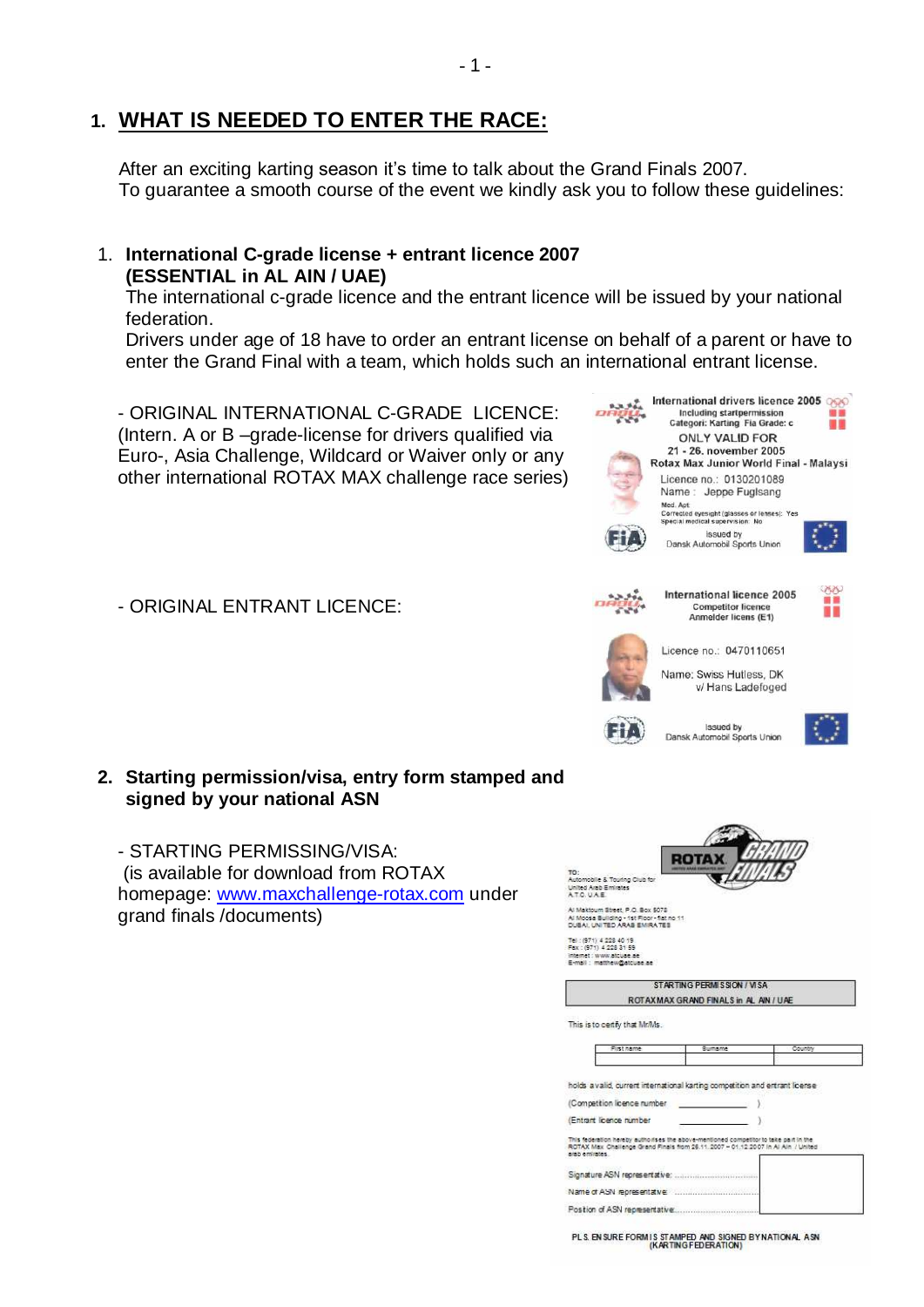#### - **ENTRY FORM AND DRIVER DECLATION**

 (filled out, stamped and signed by your national ASN) (is available for download from ROTAX homepage: <www.maxchallenge-rotax.com> under grand finals /documents)

|                                                                | From 26 <sup>*</sup> November - $I^{\prime\prime}$ December 2007                                                                          |                     | 3.29<br>002<br>52% |      | servants and agents.                                                                                                  |   | <b>DRIVER'S DECLARATION</b><br>I have read the regulation is sued for this event and a gree to be bound by them.<br>In consideration of the acceptance of this entry to take part in this event. I agree to save harmless and keep<br>indemnified BRP-ROTAX GmbH & Co. KG. Pro Motorsports and Al Ain Sportplac, all sports and their respective<br>officials, marshals, servants, regreseriatives or agents or any firm, government agencies or individual connected<br>with the priganization of event from and against all actions, claims, costs, expenses and demand in respect of<br>death, injury, loss or damage to the gerson or property of my self, my driver(s) or pit crew (as the case may be)<br>hous sever caused arising out of or in connection with this entry or my taking part in this meeting not with standing<br>that same may have been contributed to or occasioned by the negligence of the said bodies, their officials, |       |  |
|----------------------------------------------------------------|-------------------------------------------------------------------------------------------------------------------------------------------|---------------------|--------------------|------|-----------------------------------------------------------------------------------------------------------------------|---|------------------------------------------------------------------------------------------------------------------------------------------------------------------------------------------------------------------------------------------------------------------------------------------------------------------------------------------------------------------------------------------------------------------------------------------------------------------------------------------------------------------------------------------------------------------------------------------------------------------------------------------------------------------------------------------------------------------------------------------------------------------------------------------------------------------------------------------------------------------------------------------------------------------------------------------------------|-------|--|
| Indemnity Signed<br>Blodaia Form<br>Scrutine ering<br>Passhort | YES ( NO<br><b>Entrant License</b><br>335 AND<br>Competition License<br>YES ( NO<br><b>License</b> Number<br>-0629-063<br><b>YES / NO</b> | YES! NO<br>YES / NG | KANI NO:           |      | not, and give his decision in writing.                                                                                |   | In consideration of me being permitted to participate in this meeting. I hereby undertake not to make any demand<br>or claim of any kind whatsoever against any other contestant in this meeting, or against any official engaged in the<br>organization or running of the said races arising out of any damage, injury or death that may occur during practice.<br>racing or anytime during the course of the Meeting, howabever caused.<br>I understand that should I at anytime during the event, suffer from any disability whether permanent, temporary or<br>ctherwise which is likely to affect prejudicially my normal control of my kert. I may not take part unless I have<br>declared such disability to the Clerk of the Course who will then consider whether I may be permitted to drive or                                                                                                                                            |       |  |
|                                                                | <b>ENTRY FORM</b>                                                                                                                         |                     |                    |      | NAME OF DRIVER :                                                                                                      |   |                                                                                                                                                                                                                                                                                                                                                                                                                                                                                                                                                                                                                                                                                                                                                                                                                                                                                                                                                      |       |  |
| Name of Entrant                                                |                                                                                                                                           |                     |                    |      | <b>DATE:</b> Production of the state of the state of the state of the state of the state of the state of the state of |   | SICNATURE:                                                                                                                                                                                                                                                                                                                                                                                                                                                                                                                                                                                                                                                                                                                                                                                                                                                                                                                                           |       |  |
| Entrant License Number                                         |                                                                                                                                           |                     |                    |      | ENTRANT'S DECEMBATION                                                                                                 |   |                                                                                                                                                                                                                                                                                                                                                                                                                                                                                                                                                                                                                                                                                                                                                                                                                                                                                                                                                      |       |  |
| Address                                                        |                                                                                                                                           |                     |                    |      | of the type to which this entry relates .                                                                             |   | I declare that to the best of my belief the driver I have lentered posissesses that standard of completence for an event                                                                                                                                                                                                                                                                                                                                                                                                                                                                                                                                                                                                                                                                                                                                                                                                                             |       |  |
| 74.844                                                         | First No.                                                                                                                                 |                     |                    |      |                                                                                                                       |   |                                                                                                                                                                                                                                                                                                                                                                                                                                                                                                                                                                                                                                                                                                                                                                                                                                                                                                                                                      |       |  |
| S-Wall                                                         |                                                                                                                                           |                     |                    |      | NAME OF ENTRANT :                                                                                                     |   |                                                                                                                                                                                                                                                                                                                                                                                                                                                                                                                                                                                                                                                                                                                                                                                                                                                                                                                                                      |       |  |
| Name of Driver                                                 |                                                                                                                                           | Date of Britt       |                    |      | JUNIOR MAX CHIH<br>SENIOR MAX Class                                                                                   | 口 | DDZ Class                                                                                                                                                                                                                                                                                                                                                                                                                                                                                                                                                                                                                                                                                                                                                                                                                                                                                                                                            | 冖     |  |
| Access                                                         |                                                                                                                                           |                     |                    |      | SIGNATURE:                                                                                                            |   |                                                                                                                                                                                                                                                                                                                                                                                                                                                                                                                                                                                                                                                                                                                                                                                                                                                                                                                                                      |       |  |
|                                                                |                                                                                                                                           |                     |                    |      | NRIC / PASSPORT NO.:                                                                                                  |   |                                                                                                                                                                                                                                                                                                                                                                                                                                                                                                                                                                                                                                                                                                                                                                                                                                                                                                                                                      | DATE: |  |
| Tal No.                                                        |                                                                                                                                           | Page No.            |                    |      |                                                                                                                       |   |                                                                                                                                                                                                                                                                                                                                                                                                                                                                                                                                                                                                                                                                                                                                                                                                                                                                                                                                                      |       |  |
| Passport / LC / No.                                            |                                                                                                                                           |                     |                    |      |                                                                                                                       |   | TO BE STANDED BY NATIONAL ASN                                                                                                                                                                                                                                                                                                                                                                                                                                                                                                                                                                                                                                                                                                                                                                                                                                                                                                                        |       |  |
| License No                                                     |                                                                                                                                           |                     |                    |      |                                                                                                                       |   |                                                                                                                                                                                                                                                                                                                                                                                                                                                                                                                                                                                                                                                                                                                                                                                                                                                                                                                                                      |       |  |
| Name of Pit Crest                                              | $\mathbb{Z}$                                                                                                                              |                     | Age:               |      |                                                                                                                       |   |                                                                                                                                                                                                                                                                                                                                                                                                                                                                                                                                                                                                                                                                                                                                                                                                                                                                                                                                                      |       |  |
|                                                                | 21                                                                                                                                        |                     | Age.               |      |                                                                                                                       |   |                                                                                                                                                                                                                                                                                                                                                                                                                                                                                                                                                                                                                                                                                                                                                                                                                                                                                                                                                      |       |  |
|                                                                | Entries will not be considered unions accompanied by a photocopy of compatition liarned an                                                |                     |                    | Date | <b>Blood Group</b>                                                                                                    |   |                                                                                                                                                                                                                                                                                                                                                                                                                                                                                                                                                                                                                                                                                                                                                                                                                                                                                                                                                      |       |  |

**3. Pls. send a digital picture with a very short driver profile in English (age, nationality, race history, profession, hobbies, …..) for the official race program to : [daniela.anzinger@brp.com](mailto:daniela.anzinger@brp.com)**

**ALL THESE DOCUMENTS ARE NECESSARY FOR DRIVER REGISTRATION in Al Ain / UAE.**

**WITHOUT THESE DOCUMENTS IT MIGHT HAPPEN THAT YOU ARE NOT ALLOWED TO COMPETE AT THE EVENT.**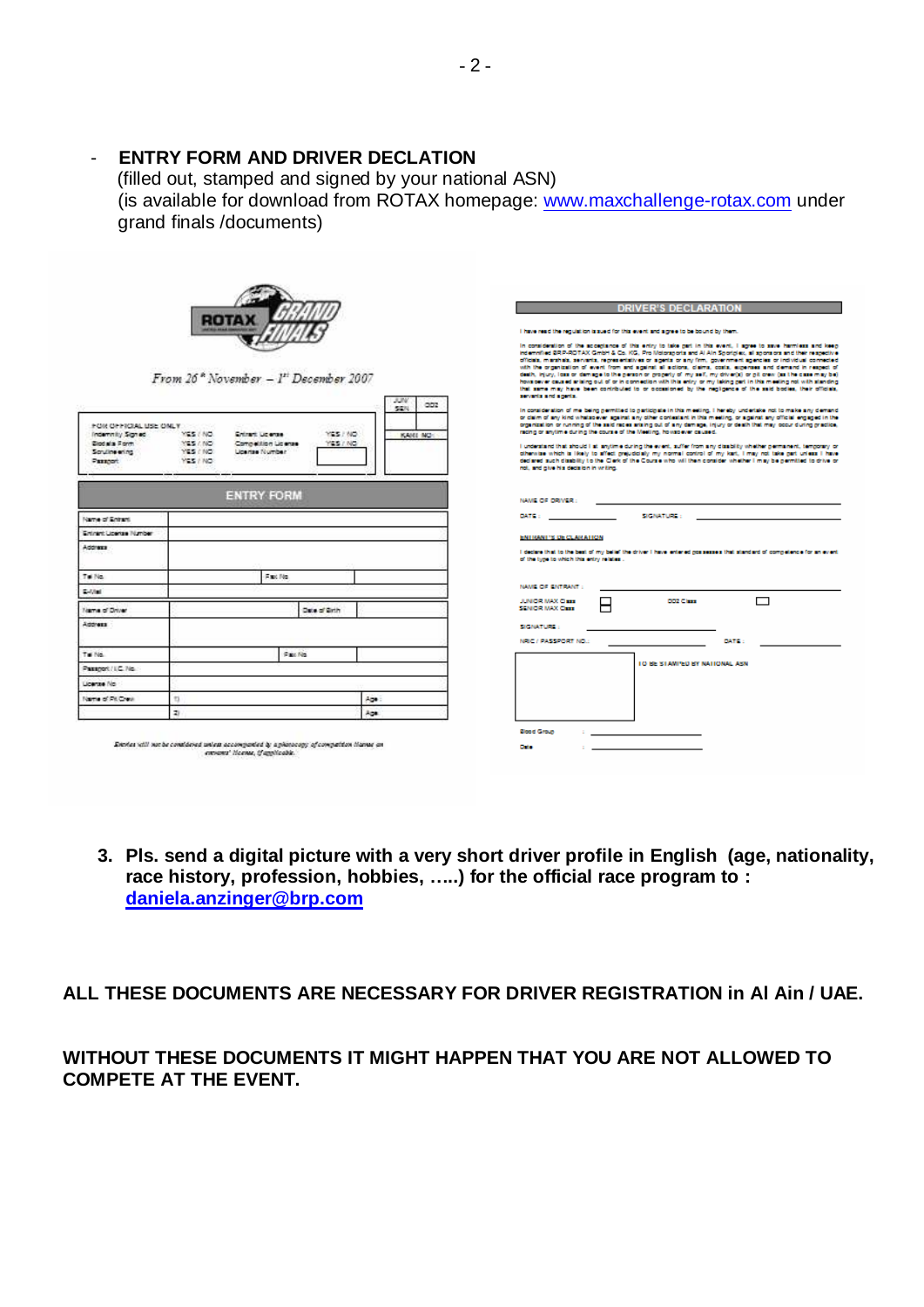## **2. WHAT IS NEEDED TO ENTER THE UAE (united arab emirates):**

### **VISA REQUIREMENT (to enter the UAE):**

To enter the UAE and stay there for up to 30 days for most nationalities a visa is required:

#### **Following countries do not need a visa at the arrival in the UAE:**

Bahrain, Kuwait, Quatar, Oman Saudi Arabia

#### **Following countries receive a free visa at the arrival in the UAE:**

France, Italy, Germany, Holland, Belgium, Luxembourg, Switzerland, Austria, Sweden, Norway, Denmark, Portugal, Ireland, Greece, Finland, Spain, Monaco, Vatican City, Iceland, Andorra, San Marino, Liechtenstein, USA, Canada, Australia, New Zealand, Japan, Brunei, Hong Kong, Singapore, South Korea, Malaysia, United Kingdom

#### **Citizens of other countries need to obtain a visa !!**

*Visa regulations and costs are subject to change and should always be checked with travel agent and/or nearest UAE embassy before traveling.*

*In case you need a local sponsor (invitation letter) in the UAE to be able to enter the country pls. get in contact with: Mrs. Candice Tel.: +971 25555822 e-mail: [promotorsports@aol.com](mailto:promotorsports@aol.com)*

#### **PASSPORT VALIDITY**

Passport must be valid for up to 6 months.

**To avoid any problems we strongly recommend to check with your local embassy !**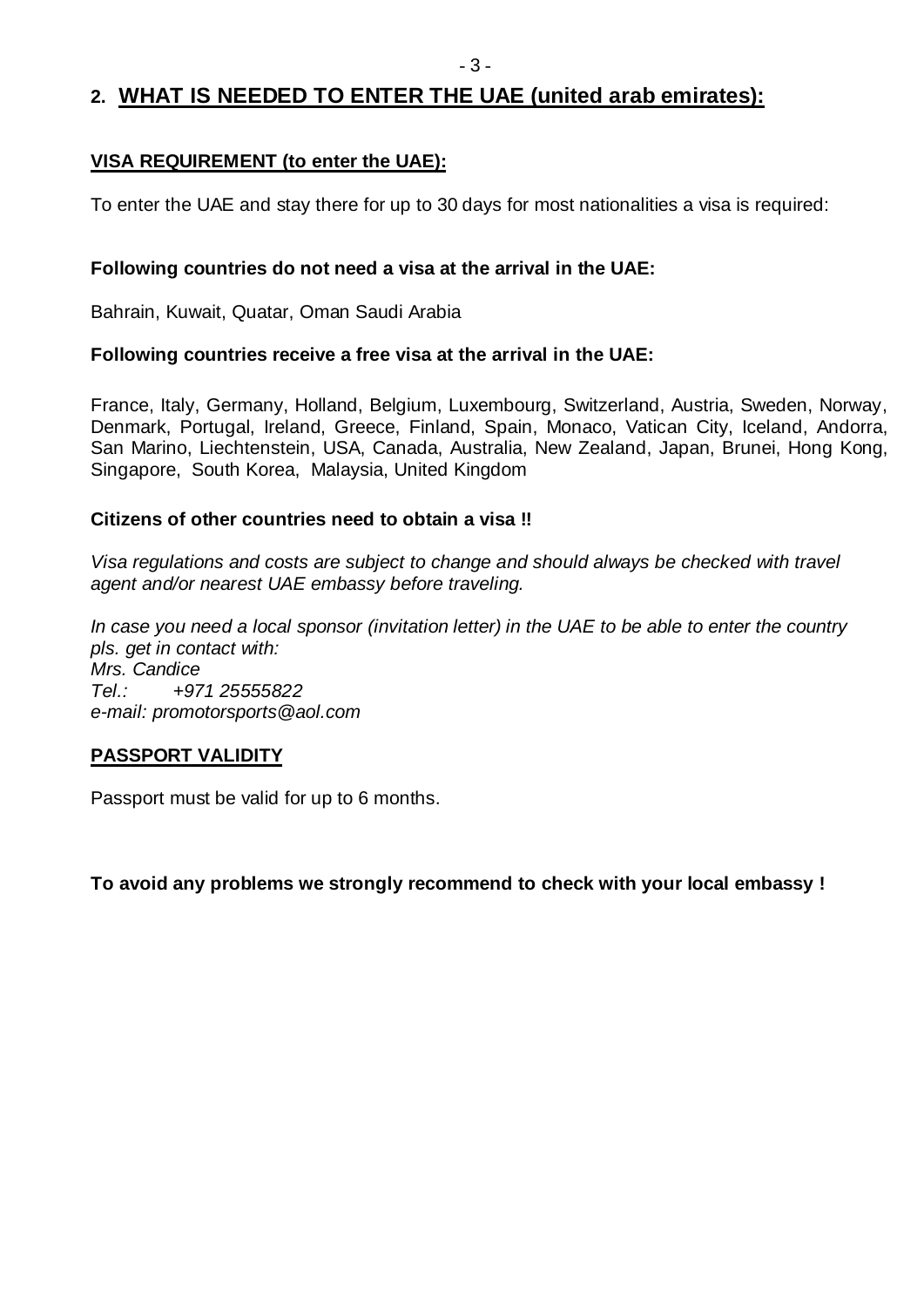## **3. HOW TO BOOK A FLIGHT / HOTEL / RENTAL CAR:**

**FOR APPROVAL PRIOR TO BOOKING, pls. ensure that above mentioned documents will be ready in time for your departure (license, entrant license, entry form, starting permission ).**

#### **BOOKING (FLIGHTS/HOTEL/RENTAL CAR):**

BRP- ROTAX together with an authorized travel agency – GEO REISEN – will offer the full support regarding your travel arrangement. You can let them organize your complete trip (flight, rental car, hotel) or just parts of it. They are there to support you.

If interested pls. consult and fill out enclosed registration/booking format and forward it to the mentioned contact preferably by e-mail.

#### **FLIGHTS:**

The best airports to fly to are Dubai as well as Abu Dhabi.

BRP ROTAX has authorized a travel agency offering flight booking, we would appreciate if you book via GEO Reisen or at least ask for a quotation, global flight ticket pricing policy does not allow to always guarantee the best price , but they will try hard.

#### **Qualified Drivers:**

Drivers have to organise their flight tickets and will be responsible for the flight costs.

## **Qualified drivers from the Euro and Asia Challenge as well as defending champions:**

Drivers must organize their flight tickets with GEO Reisen as their flights will be covered by BRP-ROTAX.

#### **RENTAL CAR:**

BRP ROTAX has authorized a travel agency offering rental car reservations, we would appreciate if you choose GEO Reisen or at least ask for a quotation, global rental car pricing policy doesn´t allow to always guarantee the best price , but they will try hard.

#### **An international driver permit is mandatory if driving a car in the UAE (see more information under item 4 Frequently asked questions)**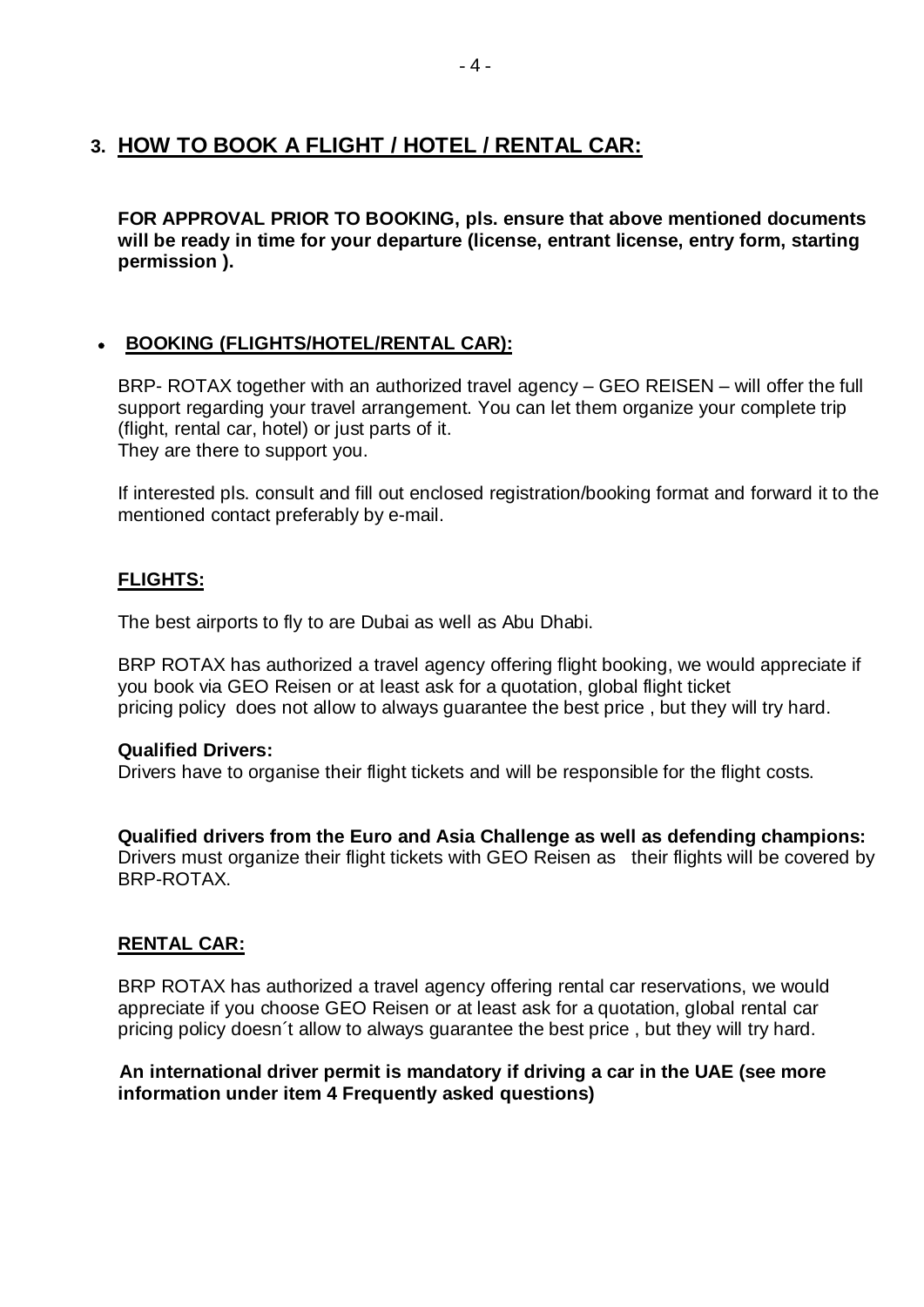#### **HOTEL:**

Each driver will receive a hotel voucher (incl. breakfast) valid for half a double room from 24.11. – 02.12. (max. 8 nights). (This will be deducted from hotel invoice)

In case you want to share your room with your mechanic, friend etc. – not with another driver – the other half room has to be covered by your mechanic/friend, etc.

Al Ain is the green oasis of the UAE, thus especially in the winter it´s peak season there, thus of course hotel prices are reaching a higher level as during the off season. Together with our local partners we have found 3 different accommodations at different price levels. All 3 are on a very high standard and max. 15-20 minutes away from the track.

Due to the peak season (=limited room availability) we had to block a certain amount of hotel rooms for this event as well as dedicate them to groups of people.

If you personally decide to stay at a higher price hotel pls. understand that we cannot offer a higher compensation. Compensation is calculated according prices at "Green mubazzarah chalets".

So pls. make your choice from the listed hotels.

#### **Inter Continental AL AIN RESORT**:

4 star hotel , 5 minutes from track. Offers full service of a hotel at that level. More details can be found under <www.intercontinental.com>

Dedicated to distributors, press, officialll



#### **GREEN MUBAZZARAH CHALETS:**

3 star chalets/appartments, Chalets offer fully equipped kitchen. 15-20 minutes from track, outside the city In an recreational area. No possibility to have breakfast at chalets.

Dedicated to drivers, mechanics, friends…





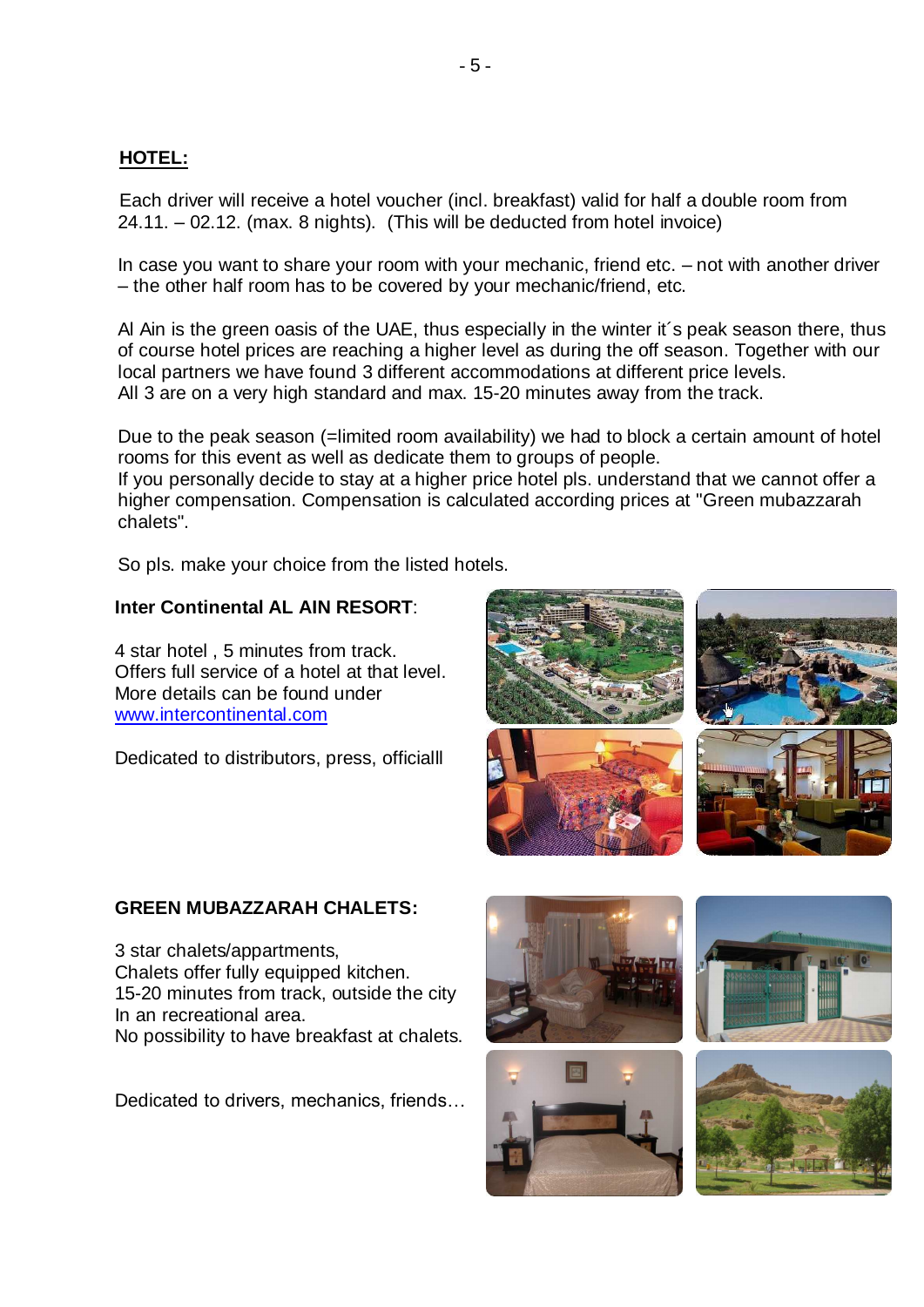**Pls. start booking as soon as soon as possible!**

**Accommodation prices pls. see in the booking form**

**Pls. use the booking form of our authorized travel agency GEO REISEN for the Grand Finals** (is available for download from ROTAX homepage: <www.maxchallenge-rotax.com> under grand finals / documents)



#### **REGISTRATION / BOOKING FORM** BRP-ROTAX GRAND FINALS AI Ain 2007

| Registrant Details<br>Address                     |               | Family Name and Contract in the Contract of the Contract of the Contract of the Contract of the Contract of the |                                                                                                                                   | Clust Name: Committee<br><b>E-MAIL COMMISSION</b> |             |                                                                                             |                                                                                                                                                          |
|---------------------------------------------------|---------------|-----------------------------------------------------------------------------------------------------------------|-----------------------------------------------------------------------------------------------------------------------------------|---------------------------------------------------|-------------|---------------------------------------------------------------------------------------------|----------------------------------------------------------------------------------------------------------------------------------------------------------|
| Country<br>Telephone                              | $\frac{1}{2}$ |                                                                                                                 |                                                                                                                                   |                                                   |             |                                                                                             |                                                                                                                                                          |
|                                                   |               | Please book accommodation as follows:                                                                           |                                                                                                                                   |                                                   |             |                                                                                             |                                                                                                                                                          |
| Docum 1.                                          |               | Parally Name / Given Name                                                                                       |                                                                                                                                   |                                                   |             | Furthy Name / Given Name                                                                    |                                                                                                                                                          |
| Date of Birth                                     |               | c Dny = 2 Datribular = Supporter                                                                                |                                                                                                                                   |                                                   |             | c Diver c Dairbulor c Supporter                                                             |                                                                                                                                                          |
| Room 2<br>Date of Sirik :                         |               | the control of the control of the control of                                                                    |                                                                                                                                   |                                                   |             |                                                                                             |                                                                                                                                                          |
| Doom 3<br>Date of Birth                           |               | c Driver c Daimbul or c Summiter                                                                                |                                                                                                                                   |                                                   |             | c Dnyw c Dairbulor c Sunnotar                                                               |                                                                                                                                                          |
|                                                   |               | d Driver, a Datributor a Sunnorter                                                                              |                                                                                                                                   |                                                   |             | c Driver c Daimbul or c Supporter                                                           |                                                                                                                                                          |
|                                                   |               |                                                                                                                 |                                                                                                                                   |                                                   |             |                                                                                             | Hotel / Appartments: All mentioned rates are in Euro per person per night incl. all applicable terms<br>desed on full accupation of the room (apartment) |
| <b>STORY ARTICLE</b><br>tates attempted at lately |               | Show Room                                                                                                       | Double / Tiern Room<br>Entrutive Suite Double or Triple<br>Esecutive Villa Double or Trible<br>UAE Suite Double or Triple or Oued |                                                   |             | $f = 174 -$ coinight<br>$f$ $M  m$ $m$<br><b>STIRTURE</b><br>on net user<br><b>STIMULAR</b> |                                                                                                                                                          |
| Green Muturmansh Chalety:                         |               |                                                                                                                 |                                                                                                                                   |                                                   |             | First Bedroom has kingstoe bed, second bedroom is twin bedded.                              |                                                                                                                                                          |
| Please book                                       |               |                                                                                                                 |                                                                                                                                   |                                                   |             |                                                                                             |                                                                                                                                                          |
|                                                   |               |                                                                                                                 |                                                                                                                                   |                                                   |             |                                                                                             |                                                                                                                                                          |
|                                                   |               | Green Mubaccanah Chalet _____ 1-Bedroom A.                                                                      |                                                                                                                                   |                                                   | 2-Bedroom A |                                                                                             |                                                                                                                                                          |
| Check in Dele                                     |               | <b>Check out Date</b>                                                                                           |                                                                                                                                   |                                                   |             |                                                                                             |                                                                                                                                                          |

| Requested date to arrive in A by Chabi / Cubal ____________ to depart from Aby Dhabi / Cubal _______<br><b>CAR RENTAL:</b><br>Approximate coata in Suro for 8 days from to Atmort Dubal or Abu Dhabi<br>including unlimited mileage, all faces, insurance and aimort delivery/<br>6,200 -<br>Toyda Echo 5 doors / Alveond flori<br>6,200 -<br>Toyota Corolla 4-doors / Air-condition / Automatic<br>Toyota Camry 4-doors / All-condition / Automatic<br>6,345 -<br>Chevrolet Camica 4-doors / Al-condition / Automatic<br>$-0.550 -$<br>Toyota Phevia T-seatler / Alt-condition / Automatic<br>$0.000 -$<br><b>CATE-</b><br>Nassn Pathfinder 4WD, Sdoors / Al-condition<br><u><b>Carlo Communication Carlo Carlo Communication Carlo Carlo Carlo Carlo Carlo Carlo Carlo Carlo Carlo Carlo Carlo Carlo Carlo Carlo Carlo Carlo Carlo Carlo Carlo Carlo Carlo Carlo Carlo Carlo Carlo Carlo Carlo Carlo Carlo </b></u><br>Although Fight No. 2006. The Contract of the Although State of the Although State of the Although State of the Although State of the Although State of the Although State of the Although State of the Although State of the A<br>A Him & Film N. No. 1999. The State of the State of the State of the State of the State of the State of the State of the State of the State of the State of the State of the State of the State of the State of the State of t |                     |  | Please make me an offer for filights to c Abu Dhabi / c Dubal from to Alrport ______________________ |  |
|-------------------------------------------------------------------------------------------------------------------------------------------------------------------------------------------------------------------------------------------------------------------------------------------------------------------------------------------------------------------------------------------------------------------------------------------------------------------------------------------------------------------------------------------------------------------------------------------------------------------------------------------------------------------------------------------------------------------------------------------------------------------------------------------------------------------------------------------------------------------------------------------------------------------------------------------------------------------------------------------------------------------------------------------------------------------------------------------------------------------------------------------------------------------------------------------------------------------------------------------------------------------------------------------------------------------------------------------------------------------------------------------|---------------------|--|------------------------------------------------------------------------------------------------------|--|
|                                                                                                                                                                                                                                                                                                                                                                                                                                                                                                                                                                                                                                                                                                                                                                                                                                                                                                                                                                                                                                                                                                                                                                                                                                                                                                                                                                                           |                     |  |                                                                                                      |  |
|                                                                                                                                                                                                                                                                                                                                                                                                                                                                                                                                                                                                                                                                                                                                                                                                                                                                                                                                                                                                                                                                                                                                                                                                                                                                                                                                                                                           |                     |  |                                                                                                      |  |
|                                                                                                                                                                                                                                                                                                                                                                                                                                                                                                                                                                                                                                                                                                                                                                                                                                                                                                                                                                                                                                                                                                                                                                                                                                                                                                                                                                                           |                     |  |                                                                                                      |  |
|                                                                                                                                                                                                                                                                                                                                                                                                                                                                                                                                                                                                                                                                                                                                                                                                                                                                                                                                                                                                                                                                                                                                                                                                                                                                                                                                                                                           |                     |  |                                                                                                      |  |
| <b>Carl Add</b><br>DA JE<br><b>Cat. At</b>                                                                                                                                                                                                                                                                                                                                                                                                                                                                                                                                                                                                                                                                                                                                                                                                                                                                                                                                                                                                                                                                                                                                                                                                                                                                                                                                                |                     |  |                                                                                                      |  |
|                                                                                                                                                                                                                                                                                                                                                                                                                                                                                                                                                                                                                                                                                                                                                                                                                                                                                                                                                                                                                                                                                                                                                                                                                                                                                                                                                                                           |                     |  |                                                                                                      |  |
| ca. u<br><b>Cat. V2</b>                                                                                                                                                                                                                                                                                                                                                                                                                                                                                                                                                                                                                                                                                                                                                                                                                                                                                                                                                                                                                                                                                                                                                                                                                                                                                                                                                                   |                     |  |                                                                                                      |  |
|                                                                                                                                                                                                                                                                                                                                                                                                                                                                                                                                                                                                                                                                                                                                                                                                                                                                                                                                                                                                                                                                                                                                                                                                                                                                                                                                                                                           |                     |  |                                                                                                      |  |
| <b>CALLS</b><br><b>Drivers Ford Name</b><br>Antal Time<br><b>Change Port Times</b><br>To book the carwenest to know the fishtnumber and timeof arrival and departum or the nouvasted firm for take over<br>Minimum drinas apa is 21. Thara is no maximum apa for antal. Clans, muschava a valid international Driving Libersa as wall as that rormal<br>driving loanse which needs to have been valid for atleastone year. Phene is noten international License shown no which will be given. This<br>k amicabli is victos fromal natoralities experitiv@CC retorals and resident who can drive usho @CC driving Rence. For those who<br>have a realdynt visa in UdG a UdG driving loance is a must Passport or identity cards must be shown for identification.<br>S PECIAL REQUESTS: A CONTRACTOR CONTRACTOR CONTRACTOR CONTRACTOR<br>FOR ORDERED SERVICES PAYMENT BY CREDITCARDS ONLY:<br>Was Card $D$ . Marketind $D$ . Dinner Club $D$<br>Credit Card Nomber:<br>Exply Date: Modify Year:<br>Cardholders name in blookletters:                                                                                                                                                                                                                                                                                                                                                       |                     |  |                                                                                                      |  |
|                                                                                                                                                                                                                                                                                                                                                                                                                                                                                                                                                                                                                                                                                                                                                                                                                                                                                                                                                                                                                                                                                                                                                                                                                                                                                                                                                                                           |                     |  |                                                                                                      |  |
|                                                                                                                                                                                                                                                                                                                                                                                                                                                                                                                                                                                                                                                                                                                                                                                                                                                                                                                                                                                                                                                                                                                                                                                                                                                                                                                                                                                           |                     |  |                                                                                                      |  |
|                                                                                                                                                                                                                                                                                                                                                                                                                                                                                                                                                                                                                                                                                                                                                                                                                                                                                                                                                                                                                                                                                                                                                                                                                                                                                                                                                                                           |                     |  |                                                                                                      |  |
|                                                                                                                                                                                                                                                                                                                                                                                                                                                                                                                                                                                                                                                                                                                                                                                                                                                                                                                                                                                                                                                                                                                                                                                                                                                                                                                                                                                           |                     |  |                                                                                                      |  |
|                                                                                                                                                                                                                                                                                                                                                                                                                                                                                                                                                                                                                                                                                                                                                                                                                                                                                                                                                                                                                                                                                                                                                                                                                                                                                                                                                                                           |                     |  |                                                                                                      |  |
|                                                                                                                                                                                                                                                                                                                                                                                                                                                                                                                                                                                                                                                                                                                                                                                                                                                                                                                                                                                                                                                                                                                                                                                                                                                                                                                                                                                           |                     |  |                                                                                                      |  |
|                                                                                                                                                                                                                                                                                                                                                                                                                                                                                                                                                                                                                                                                                                                                                                                                                                                                                                                                                                                                                                                                                                                                                                                                                                                                                                                                                                                           |                     |  |                                                                                                      |  |
|                                                                                                                                                                                                                                                                                                                                                                                                                                                                                                                                                                                                                                                                                                                                                                                                                                                                                                                                                                                                                                                                                                                                                                                                                                                                                                                                                                                           |                     |  |                                                                                                      |  |
|                                                                                                                                                                                                                                                                                                                                                                                                                                                                                                                                                                                                                                                                                                                                                                                                                                                                                                                                                                                                                                                                                                                                                                                                                                                                                                                                                                                           | an mism of the car. |  |                                                                                                      |  |
|                                                                                                                                                                                                                                                                                                                                                                                                                                                                                                                                                                                                                                                                                                                                                                                                                                                                                                                                                                                                                                                                                                                                                                                                                                                                                                                                                                                           |                     |  |                                                                                                      |  |
|                                                                                                                                                                                                                                                                                                                                                                                                                                                                                                                                                                                                                                                                                                                                                                                                                                                                                                                                                                                                                                                                                                                                                                                                                                                                                                                                                                                           |                     |  |                                                                                                      |  |
|                                                                                                                                                                                                                                                                                                                                                                                                                                                                                                                                                                                                                                                                                                                                                                                                                                                                                                                                                                                                                                                                                                                                                                                                                                                                                                                                                                                           |                     |  |                                                                                                      |  |
|                                                                                                                                                                                                                                                                                                                                                                                                                                                                                                                                                                                                                                                                                                                                                                                                                                                                                                                                                                                                                                                                                                                                                                                                                                                                                                                                                                                           |                     |  |                                                                                                      |  |
|                                                                                                                                                                                                                                                                                                                                                                                                                                                                                                                                                                                                                                                                                                                                                                                                                                                                                                                                                                                                                                                                                                                                                                                                                                                                                                                                                                                           |                     |  |                                                                                                      |  |
|                                                                                                                                                                                                                                                                                                                                                                                                                                                                                                                                                                                                                                                                                                                                                                                                                                                                                                                                                                                                                                                                                                                                                                                                                                                                                                                                                                                           |                     |  |                                                                                                      |  |
|                                                                                                                                                                                                                                                                                                                                                                                                                                                                                                                                                                                                                                                                                                                                                                                                                                                                                                                                                                                                                                                                                                                                                                                                                                                                                                                                                                                           |                     |  |                                                                                                      |  |
|                                                                                                                                                                                                                                                                                                                                                                                                                                                                                                                                                                                                                                                                                                                                                                                                                                                                                                                                                                                                                                                                                                                                                                                                                                                                                                                                                                                           |                     |  |                                                                                                      |  |

Hereby the undersigned gives GSO Rebert, Austria, the authorization to deduct the<br>from his/her ore dil card for the above ordered service.

Date / Cardholder's Signature

.<br>has to be sent by mall, fax or email to. Candillas Tavel Office<br>Authorized by BRP - Roter GmbH & Co KG<br>GEO Rebeningedive & Materias GmbH atin, Dve Surggessner<br>Klasterstreße 4, 4010 Lins / Austrie/ Durope<br>Tel.: 0732/ 76.25 – 176 / Pax: 0732/76.25 –976

It is the responsibility of each prospective registrant and person travelling to arrange the requested travel documents in due time.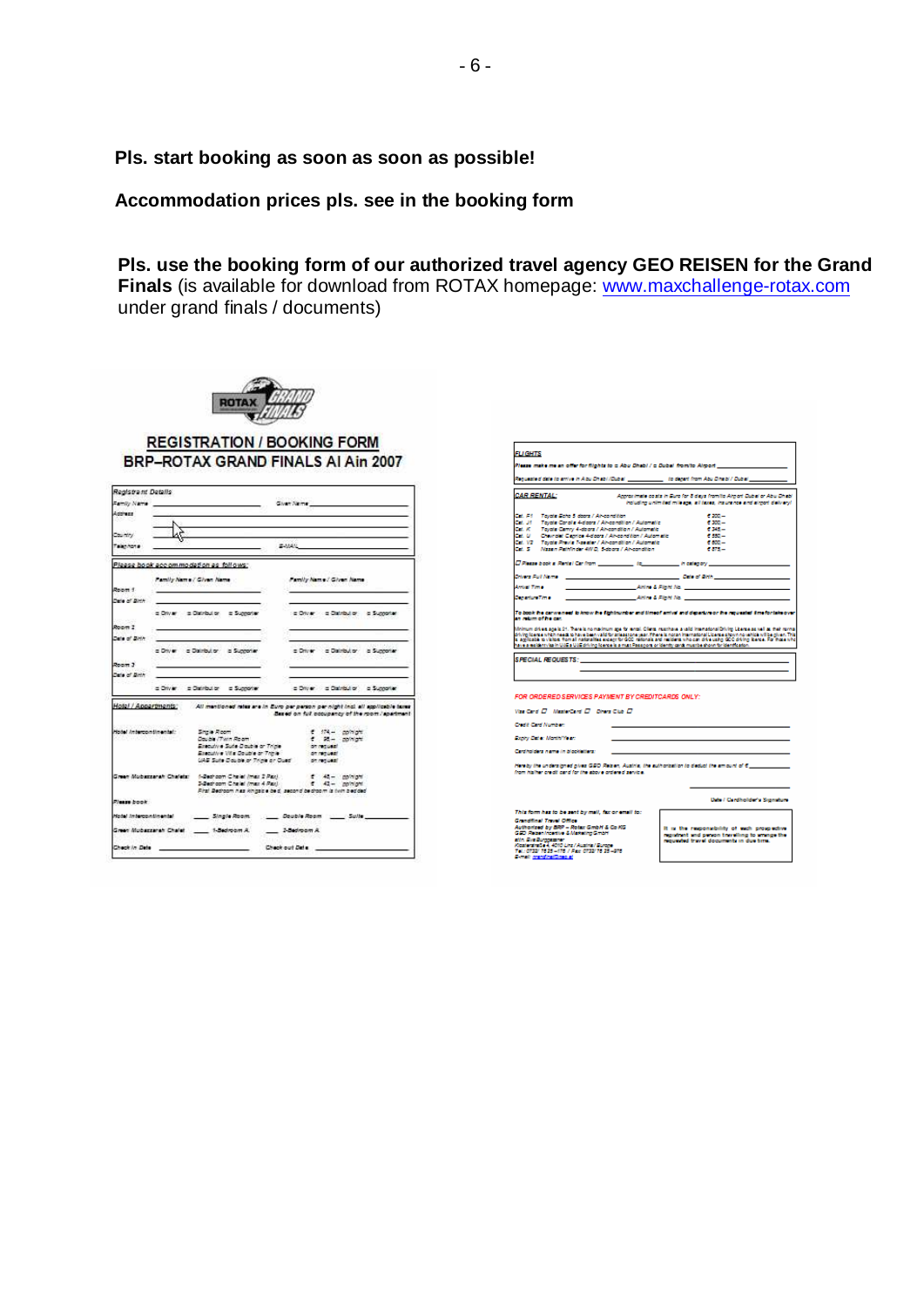### **4. WHAT EQUIPMENT WILL BE SUPPLIED AT THE RACE:**

(on a free of charge loan basis for the period of the Grand Finals 2007)

- complete rolling chassis with engine + accessories of engine (rims for wet tires will get handed out only in case of rain)
- 3 sets of slick tyres (MOJO D1 or D2 depending on race category)
	- o 1 set for free practice,
	- $\circ$  1 set up for qualification phase (up to and including  $2^{nd}$  chance race)
	- $\circ$  1 set for final phase (exclusively used at pre final + final)
- 2 sets of wet tyres (MOJO W1), will only be handed out in case of rain
	- o For use during whole event
- set of tools /maintenance products (chain lube, break cleaner…)
- Sniper alignment tool ( V2 for junior and senior / B4 for DD2 category)
- trolley

#### **Additional information:**

Karts must be used as supplied with all its original equipment. Personal data recording is allowed to be used.

- Only tires (wet + dry), pre-mixed fuel which will be handed out in Servicing park are legal to use throughout the whole event Petrol tank and tires will stay in Servicing park.
- Min. weight for MAX DD2 class: 175 kg Min. weight for MAX class: 165 kg Min. weight for Junior MAX class: 145 kg

Lead can be rented in 1 kg blocks for EUR 10,00/kg at the ROTAX kart shop in on site. To get your money back, lead must not be cut.

- Covered pit area with electricity available for every driver (compressed air, tire mounting equipment is available in Servicing park).
- Engines, accessories + chassis have to be returned in cleaned condition after the races. Drivers will be charged for damaged parts which are not covered by warranty (race accidents are of course not covered und warranty)
- Tool boxes: will be supplied free of charge. When you return the toolbox, we will charge you10  $€$  handling fee for each tool missing, but max 150  $€$  for the whole tool boxes.
- For all other items either the ROTAX MAX CHALLENGE Technical, Sporting Regulations 2007 (see web page) and/or CIK Regulations are valid.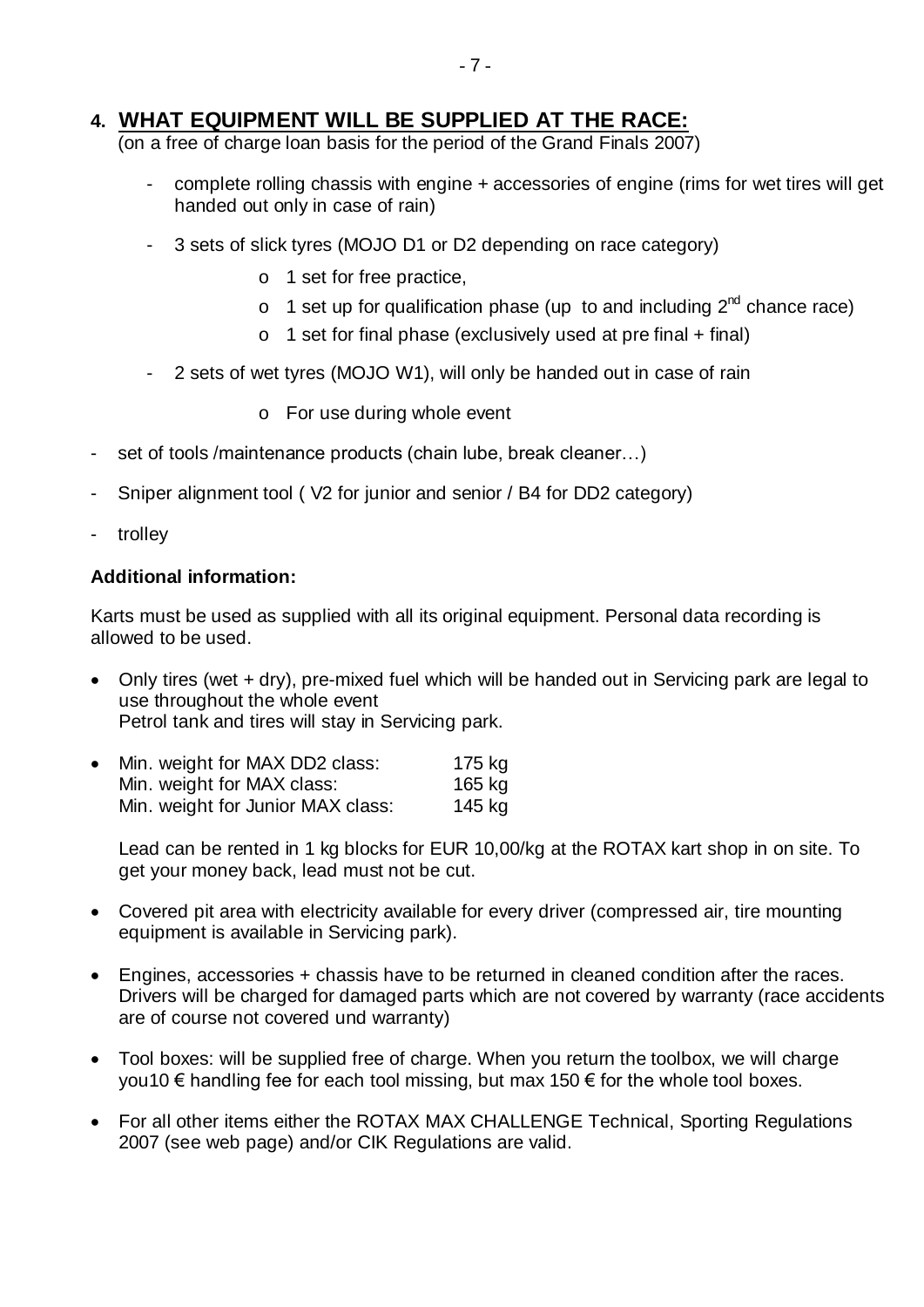## **5. WHAT WILL NOT BE SUPPLIED:**

#### **- race gear (race overall, gloves, shoes, protection gear)**  out of safety reason only CIK homologated race-overalls and helmets are allowed. **PLS. CHECK LATEST CIK HOMOLOGATION with your distributor or ASN.**

- pressure gauge

## **6. ABOUT THE LOCATION:**



Its name ("the spring" in Arabic) derives from its originally plentiful supply of fresh water, which makes its way underground across most of the plain lying before the Omani mountains.

More information under <www.alain.ae>



| Time difference:    | GMT +3 hour                                                                                |  |  |
|---------------------|--------------------------------------------------------------------------------------------|--|--|
| Climate:            | 8-32°C, dry (desert climate, cold nights, warm/hot days)                                   |  |  |
| Language:           | Arabic; business: English (English widely spoken)                                          |  |  |
| <b>Electricity:</b> | 230 V / 50 Hz, UK plugs                                                                    |  |  |
| <b>Currency:</b>    | Dirham (AED), 1 Dirham = $100$ Fils<br>$(1$ EUR approx. 4,75 Dirham / 1 USD = 3,30 Dirham) |  |  |
| <b>Speed limit:</b> | Inside town: 60 km/hrs<br>Highway: 120 km/hrs                                              |  |  |
| <b>Vaccination:</b> | none compulsory.<br>recommended:<br>Hepatitis A. Tetanus, Diphtherie and Polic             |  |  |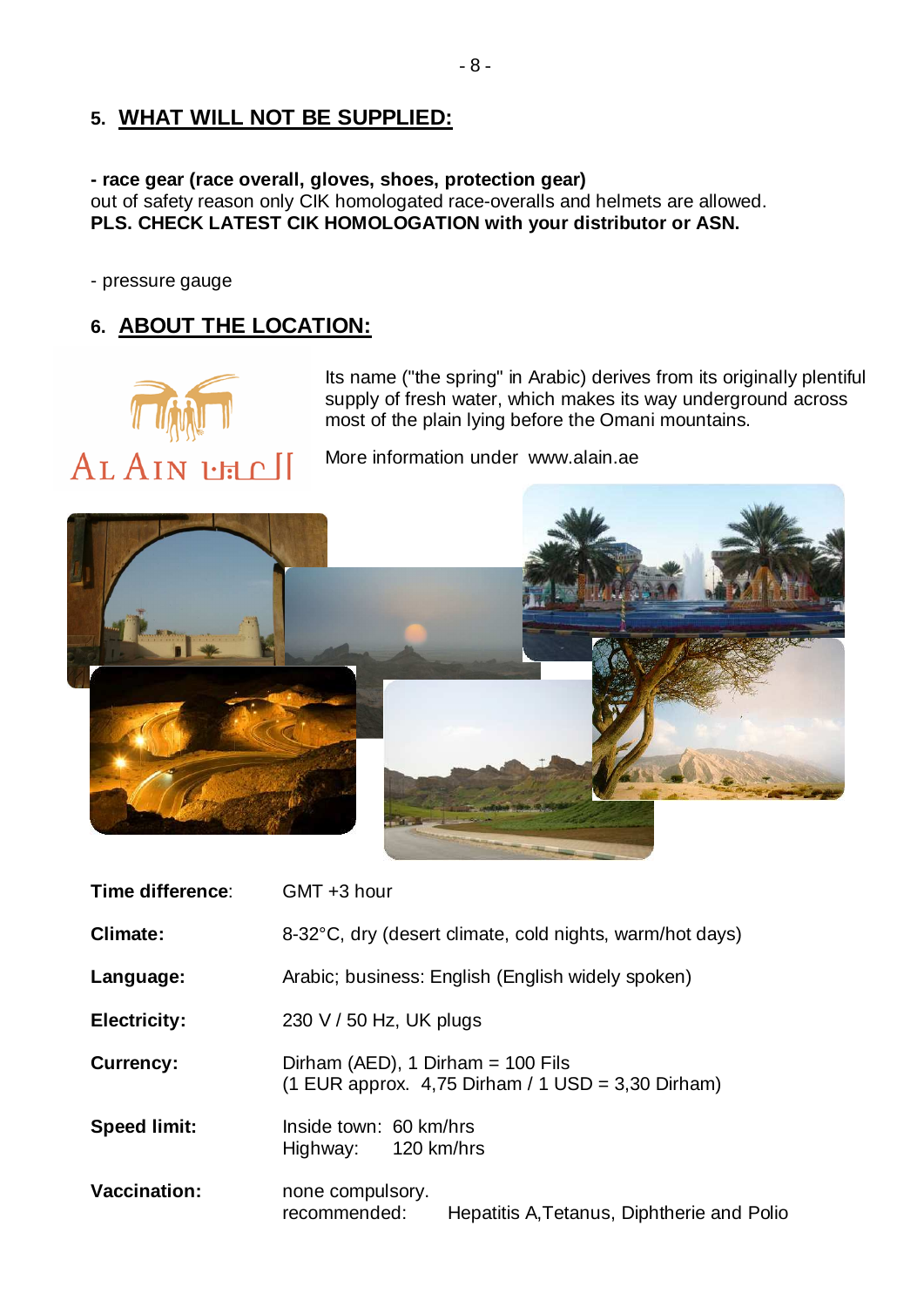## **7. FREQUENTLY ASKED QUESTIONS:**

#### **1. How can I book hotel, flights, rental car?**

All bookings can be made via the Grand Final travel agency (detail see pages 4 to 6)

**2. Do I need a visa to enter stay in the United arab emirates** Yes , see item 2), citizens of some countries will get a free visa upon arrival others have to apply for a visa. Pls. check with your local embassy.

#### **3. Do I need a rental car?**

Yes, you will need one , the main distance will be from the airport ( Dubai or Abu Dhabi ) to the city of AL Ain. Once you are there all locations are in the range of max. 20 minutes from the track. The Rotax authorized travel agency offers rental United Kingdom of Great Britain and Northern Ireland

cars (detail see pages 8,9)

- **4. What about speeding on the road ?** There is no tolerance on speeding, so pls. follow speed limits. Rental cars start beeping at 120 km/h (which is the speed limit on highways)
- **5. Do I need a special driving licence to rent and drive a rental car ?**

Yes, there is strict rules in the UAE, you need an international driving permission/permit. Pls. check with your local automobile federation.

**6. What do I need to adhere knowing that I am in an Arabic country ?**



The UAE is a safe place to be, but as it is an arabic country there is some differences in legislation. Local laws reflect the fact that the UAE is a Muslim country. You should respect local customs and sensitivities at all times

We can not offer a full list of DO'S AND DON'TS but here is some items to take care of.

- o In our opinion even a small crime might lead to be imprisoned such as being top less, being drunk in the public, bad behaviour…….
- o Consuming, smuggling or dealing with drugs might get penalized by up to 25 years of prison. Even drug consumption in the past proven by urine testing might get you in trouble.
- o If carrying pharmaceuticals you should carry also a written Doctor's prescription
- o Talking to local girls or ladies even a minor misunderstanding could get you in serious trouble with police.

*Pls. check for more details with your local embassy or ministry of foreign affairs.*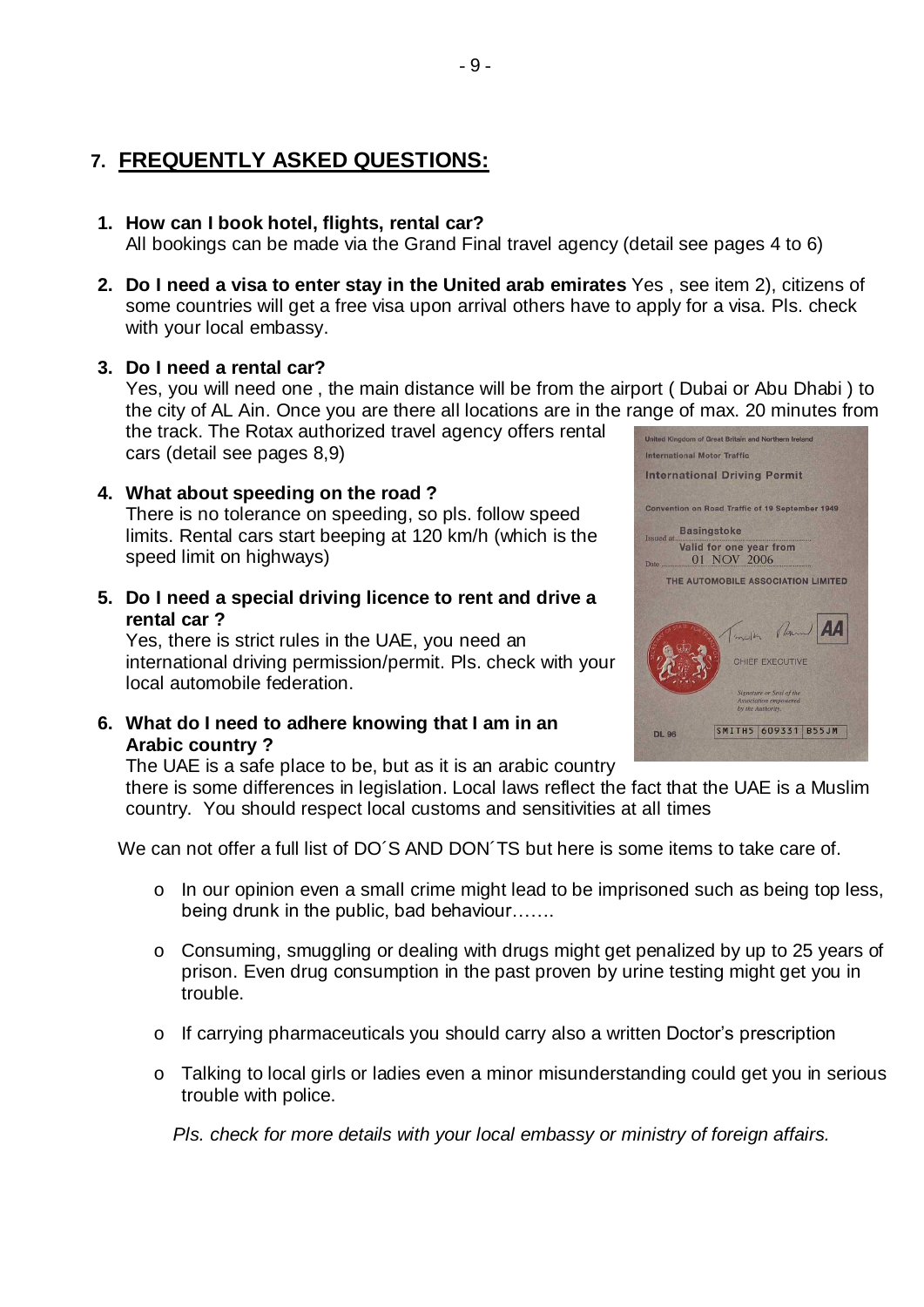#### **7. What do I have to follow in case of a road accident ?**

Don´t move your car until the police arrive at the scene, even if it is an obstruction to the traffic. It is an offence to leave the scene of the accident before the police have arrived. Stay calm when talking to police officers.

Because it is an offence in the UAE to drink and drive, no matter how small the amount, your insurance is likely to be invalidated, leaving you to pay the claims of other parties involved. If you are in the slightest doubt, take a taxi.

#### **8. Do I need any insurance ?**

We strongly recommend that you obtain comprehensive travel and medical insurance before traveling. You should check any exclusions, and that your policy covers you for the activities you want to undertake as well as an emergency return insurance.

#### **9. What about alcohol ?**

Alcohol is not available except in hotels. Drinking alcohol in public is forbidden. Import of alcohol for personal usage into Dubai and Abu Dhabi is allowed.

It is also illegal to drink alcohol under the age of 18. If a person under 18 is arrested with alcohol in their blood stream, it is highly likely that they will receive a prison sentence. Because it is an offence in the UAE to drink and drive, no matter how small the amount, your insurance is likely to be invalidated, leaving you to pay the claims of other parties involved. If you are in the slightest doubt, take a taxi.

 *Pls. check for limits and more details with your local embassy.*

#### **10.When will the event be held?**

Drivers arrive on Sunday or Monday depending on flight schedule. See timetable for event details.

#### **11.Who provides the chassis?**

Karts will be supplied for all classes by a partner of BRP-ROTAX

#### **12.What type of chassis will be used?**

| 125 MAX DD2 category: | CRG Dark rider 32       |
|-----------------------|-------------------------|
| 125 MAX Junior class: | <b>Intrepid Cruiser</b> |
| 125 MAX Senior class: | Intrepid Cruiser        |

#### **13.How many engines and carburettors does each driver get?**

1 engine with all its ancillaries (incl. 1 carburettor) and battery charger with UK plug.

#### **14.Who provides the space in tents and what does the driver and mechanic get in terms of help, tools and so on?**

Each driver gets a space allocated, a complete tool box as well as a Sniper laser alignment tool.

Electricity is supplied free of charge.

Drivers will be supported by mechanics of the chassis brand they will use in this class as well as ROTAX people regarding the engine.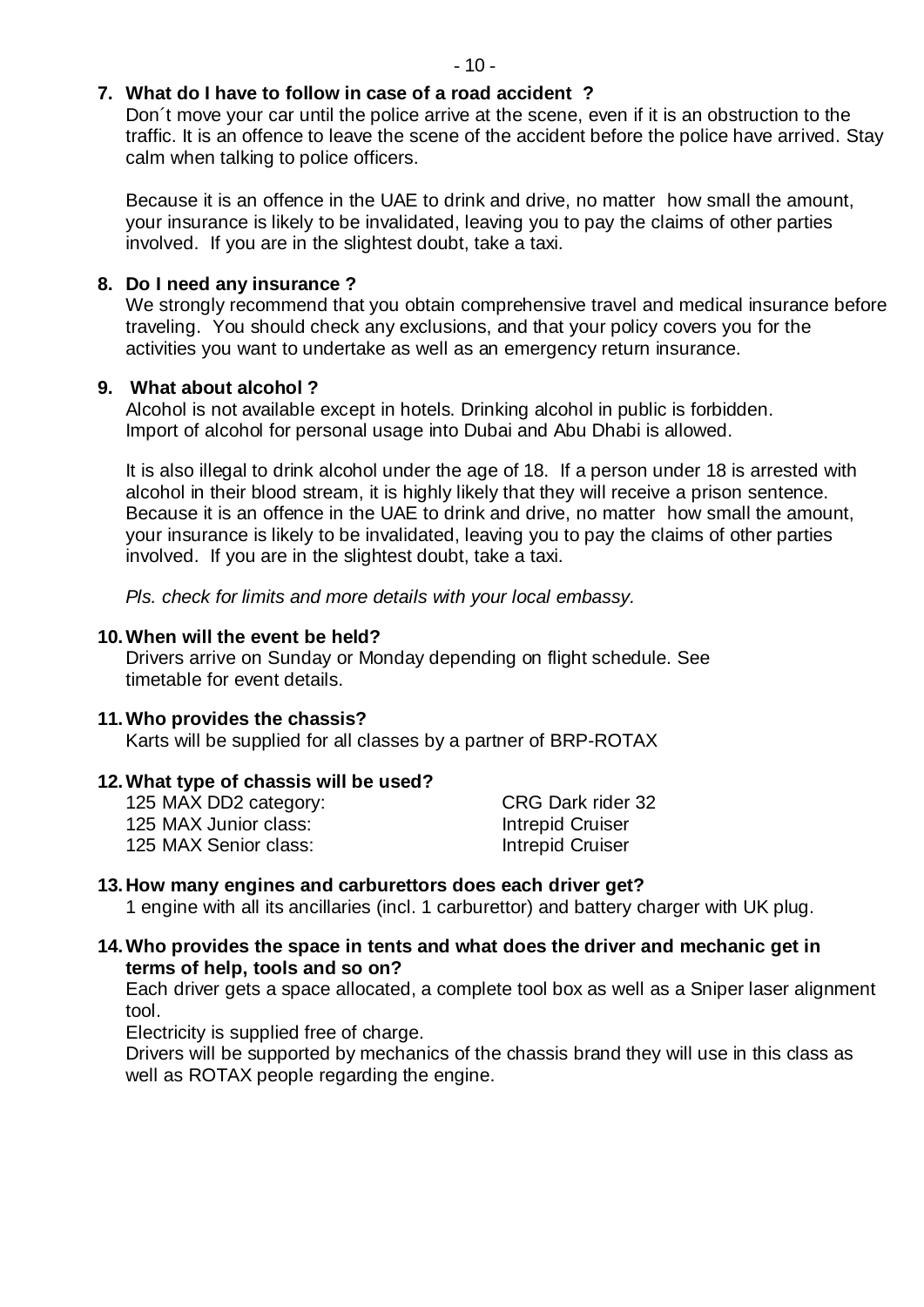#### **15.How are the required spare parts handled? Meaning how do the drivers get them if needed? Are they provided free of charge or need to be bought?** All spare parts for chassis and engines

are available at a shop on the track.

In case a part is to be replaced or damaged ROTAX/chassis supplier will decide if it's covered under warranty. If not parts have to get purchased at usual market prices.

- **16.Can one take their own carburettor or exhaust for instance and use them?** NO, all carbs and exhausts are marked with a number and supplied.
- **17.Do we have to take the necessary tools?** No, but you can ( accu drill, etc.)
- **18.What kind of seats are provided or should the driver take their own?** Only original seats (as supplied for each class) are allowed, drivers have to decide on seat size needed (all sizes will be available)
- **19.When can the drivers start training?** See time schedule.
- **20.What is the training and racing schedule? Do you have it yet?** See time schedule
- **21.What kind of accommodation is provided?** Each driver gets 1 voucher for half of a double bedroom with breakfast per driver. (to be deducted from hotel invoice)

**Can the mechanics stay at the same hotel, and if yes for what rates?** Yes they can , cost of accommodation will not be covered by BRP-ROTAX.

**22. If the driver decides to stay at another hotel, could the mechanic(s) stay at the ROTAX designated hotel?**

Driver must not stay at different hotel ! (no deduction of hotel voucher for driver possible in this case)

- **23.Can I bring my own axle, seat, stubaxle, etc.?**  $N<sub>O</sub>$
- **24.Can I train at the track before the event?** NO training for qualified drivers is allowed 2 weeks prior to the event, but you can drive rental kart before the event

As ROTAX tries to follow the spirit of the Olympic Games, similar rules will apply for the ROTAX MAX GRAND FINALS Al Ain / UAE.

#### **Any major, unfair behaviour or cheating will automatically lead to the immediate exclusion from the event and hotel.**

Have a save trip and see you in the UAE! Thank you for your support and co-operation.

Best regards BRP-ROTAX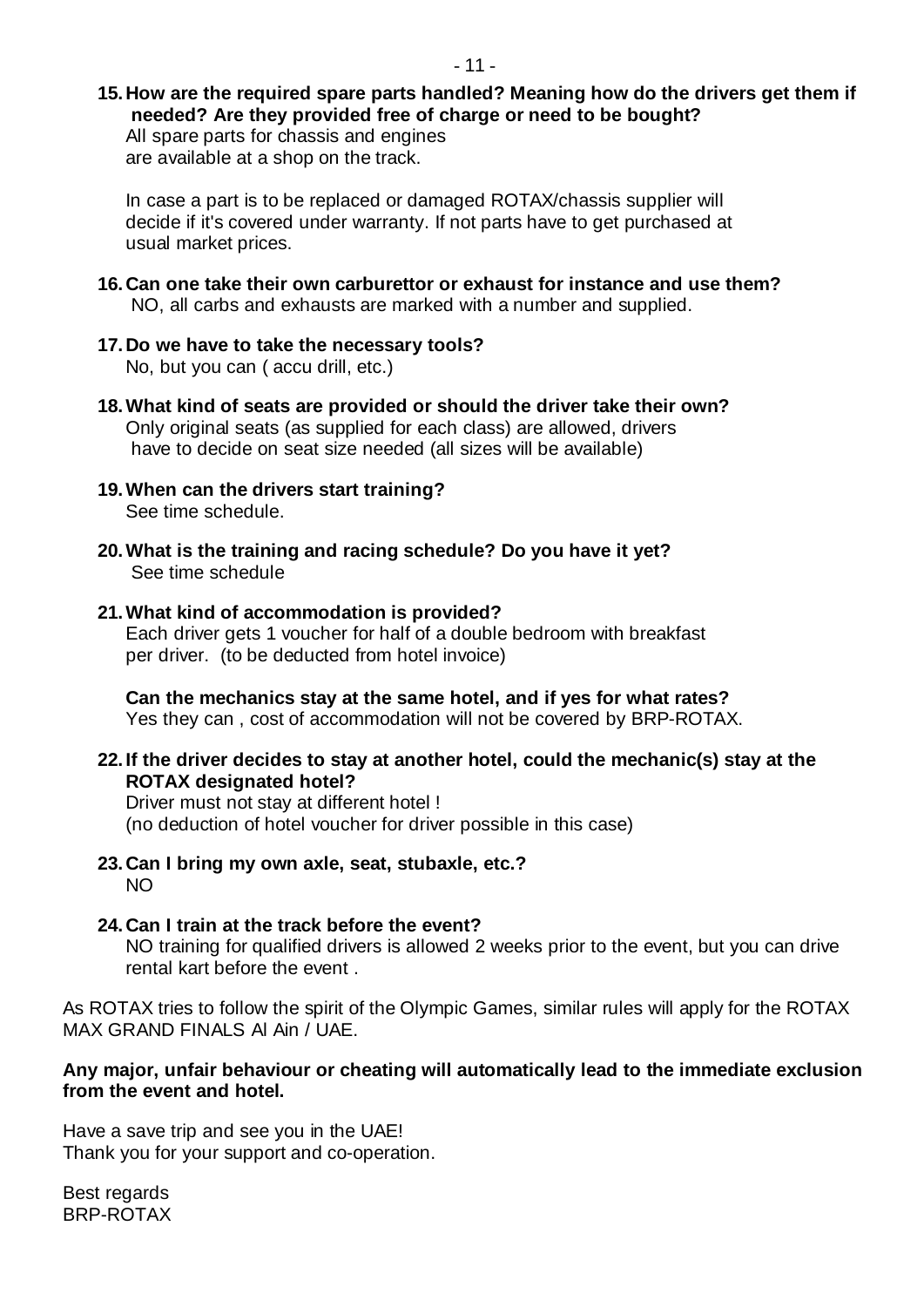

#### **AL AIN / UAE 28.11 – 01.12.2007 FOR INFORMATION ONLY (More detailed time schedule can be downloaded from [www.max.challenge.com\)](www.max.challenge.com)**

## **SATURDAY (24.11.07)**

**DRIVERS REGISTRATION AT TRACK** 13.00-19.00

## **SUNDAY (25.11.07)**

**DRIVERS REGISTRATION AT TRACK** 10.00-12.00 / 13.00-18.00

**MONDAY (26.11.07)**

**TRACK OPENS** 08.00

**DRIVERS REGISTRATION AT TRACK** 08.15-12.00

**INFORMATION MEETING FOR DRIVERS, MECHANICS AND ENTRANTS**

**RAFFLE OF KARTS**

**SCRUTINEERING OF HELMETS, OVERALLS, GLOVES AND SHOES**

**TRACK CLOSED** 18.30

**WELCOME PARTY**

**TUESDAY (27.11.07)**

**TRACK OPEN** 

**SCRUTINEERING BY APPOINTMENT WITH** 

**CLERK OF COURSE ONLY**

**DRIVERS BRIEFING**

**NON QUALIFYING PRACTICE**

**TRACK CLOSED** 18.00